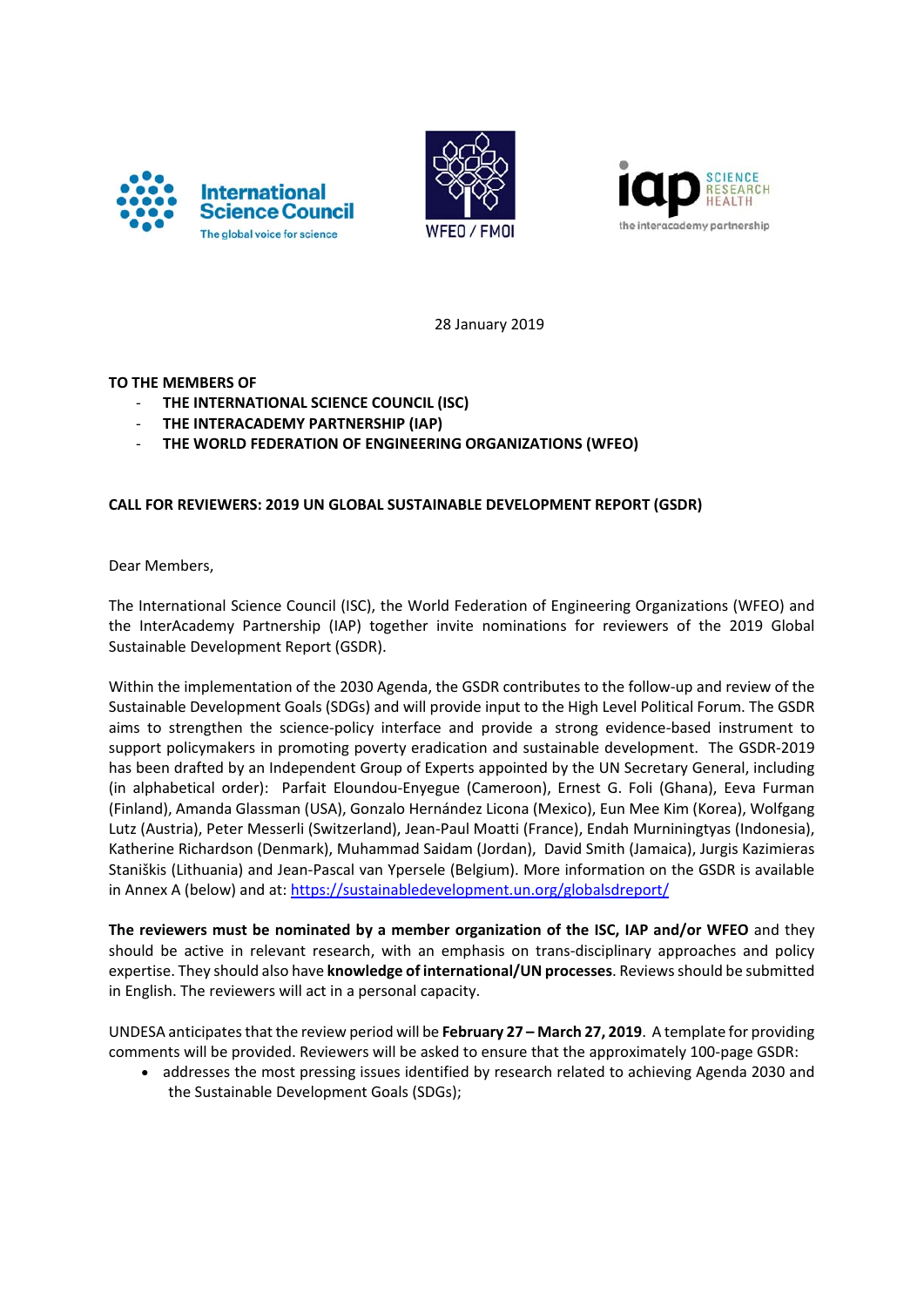





- achieves a balance between conclusions derived from different disciplines and relevant to achieving the SDGs, and;
- that the overall balance in the messages being sent by the GSDR reflects a general consensus in the scientific and technological community at large regarding not only the SDG‐related challenges confronting the global community, but also the pathways and levers that can be employed to address these challenges.

As the process is aimed at achieving a balance of perspectives and expertise, we would like to encourage our Members to submit nominations taking into account age, gender and geographical balance. More than one nomination can be submitted.

All the proposed reviewers will be invited to review the report; other experts will be sought to participate in the process in order to ensure diversity and representation of expertise.

If you would like to nominate a reviewer, please complete the attached Annex B and submit it by **Monday 11 February 2019 to GSDRreview@gmail.com.**

Further information and/or clarifications can be sought from:

**ISC: Dr. Lucilla Spini, lucilla.spini@council.science WFEO: Jacques de Méreuil, secretariat@wfeo.org IAP: Dr. Teresa Stoepler, tstoepler@iapartnership.org**

Thank you,

Dayakeddy Volk Wunitre Marlene Kanga

**Prof. Daya Reddy** President International Science Council (ISC)

**Prof. Volker ter Meulen Prof. Depei Liu** Presidents The InterAcademy Partnership (IAP)

**Dr. Marlene Kanga** President World Federation of Engineering Organizations (WFEO)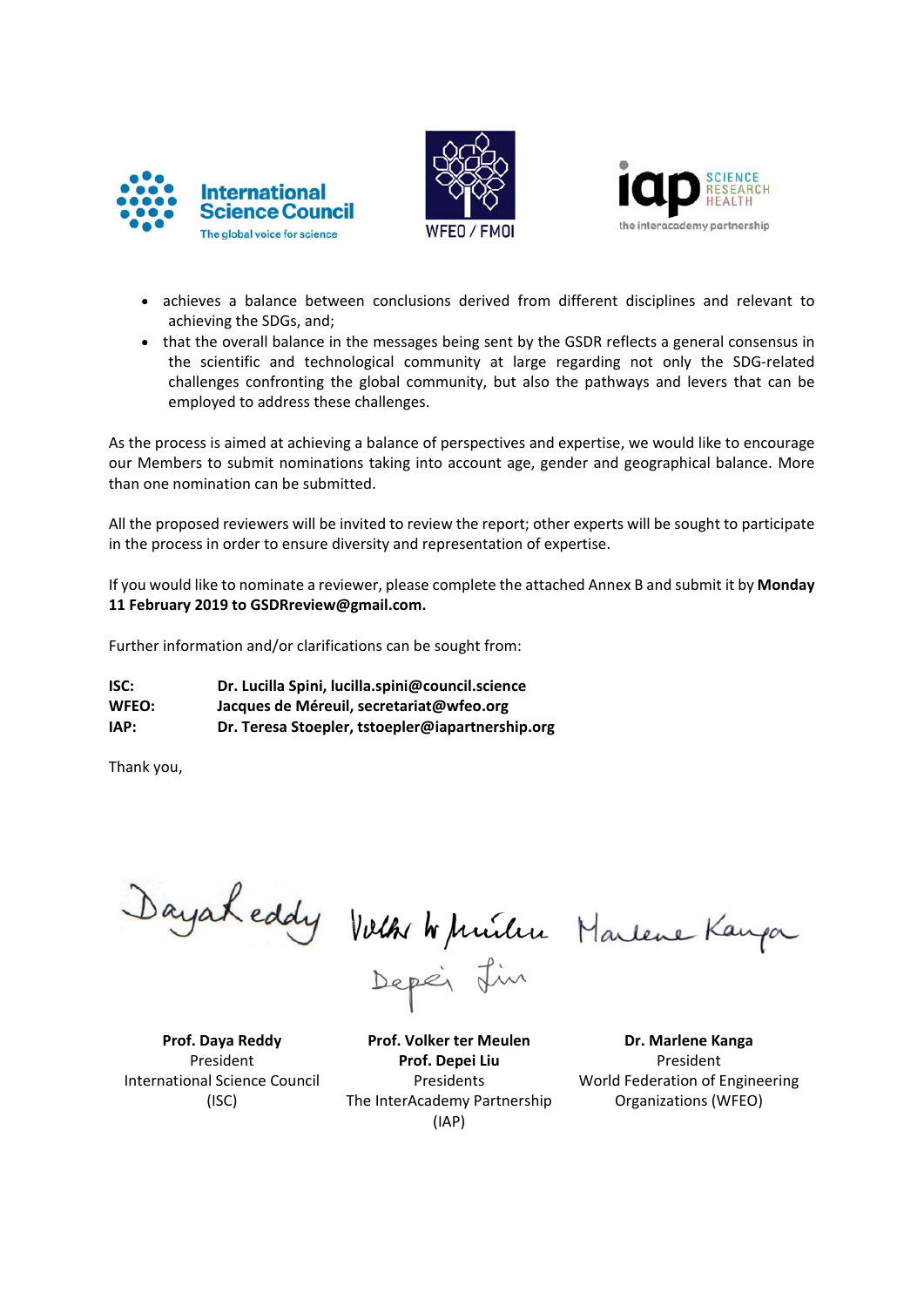





## **Annex A Additional details on the Global Sustainable Development Report (GSDR) 2019**

#### **Background**

Paragraph 85 of the outcome document of Rio+20 ("The Future We want") lists functions for the high‐ level political forum on sustainable development (HLPF), including to "strengthen the science-policy interface through review of documentation, bringing together dispersed information and assessments, including in the form of a global sustainable development report, building on existing assessments".

In July 2016, in the Ministerial Declaration of HLPF, UN Member States agreed that the GSDR would become a quadrennial report drafted by an independent group of scientists (IGS) supported by a task team of six UN agencies (DESA, UNCTAD, UNDP, UNEP, UNESCO, and the World Bank). The members of the IGS were appointed by then Secretary‐General Ban Ki Moon in December 2016 (profiles of the 15 IGS members are here).

The GSDR, which will be launched at the first head‐of‐state level HLPF in September 2019 (information here), is meant to advance implementation of the Sustainable Development Goals (SDGs) and to serve as a major input to Member States' follow up and review of the 2030 Agenda. It is complemented in the area ofscience, technology and innovation (STI) by the work of the UN Technology Facilitation Mechanism (see more information here).

#### **Draft Table of Contents**

- 1. Introduction (including levers for change: governance, finance, behaviour, technology)
- 2. Areas for Transformation
	- a. Human wellbeing
		- b. Sustainable economies
		- c. Sustainable energy
		- d. Food, water and nutrition
		- e. Urban development
		- f. Global commons
- 3. Role of Science
- 4. Policy Recommendations